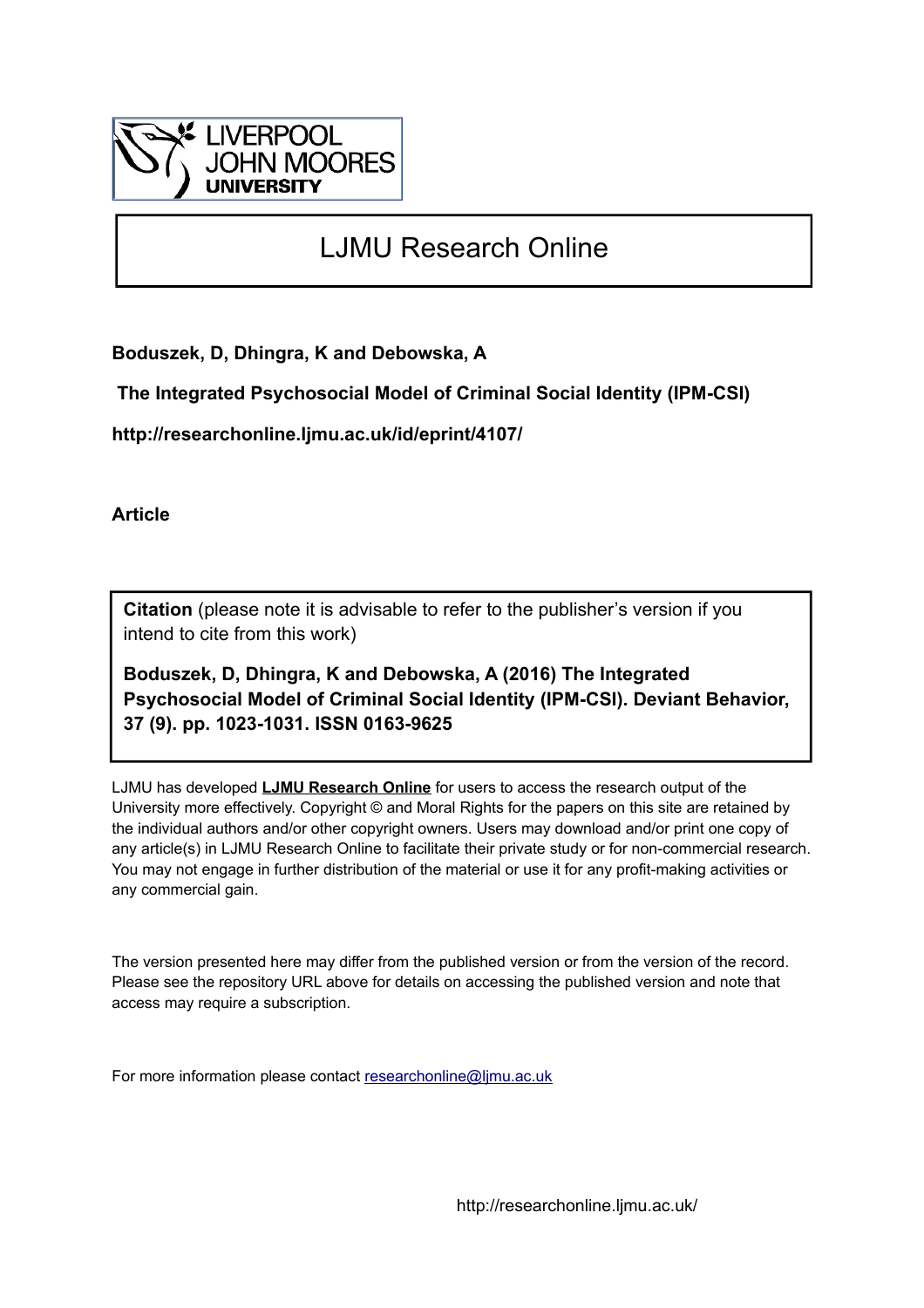# The Integrated Psychosocial Model of Criminal Social Identity (IPM-CSI)

Daniel Boduszek<sup>1</sup>, Katie Dhingra<sup>2</sup>, & Agata Debowska<sup>3</sup>

<sup>1</sup> *University of Huddersfield, UK* <sup>2</sup> *Leeds Beckett University, UK* <sup>3</sup> *University of Chester, UK*

Paper accepted in *Deviant Behavior*

Correspondence to:

Dr Daniel Boduszek

University of Huddersfield

School of Human and Health Sciences

Huddersfield, HD1 3DH

United Kingdom

Tel: +44(0)1484471887

Email: [d.boduszek@hud.ac.uk](mailto:d.boduszek@hud.ac.uk)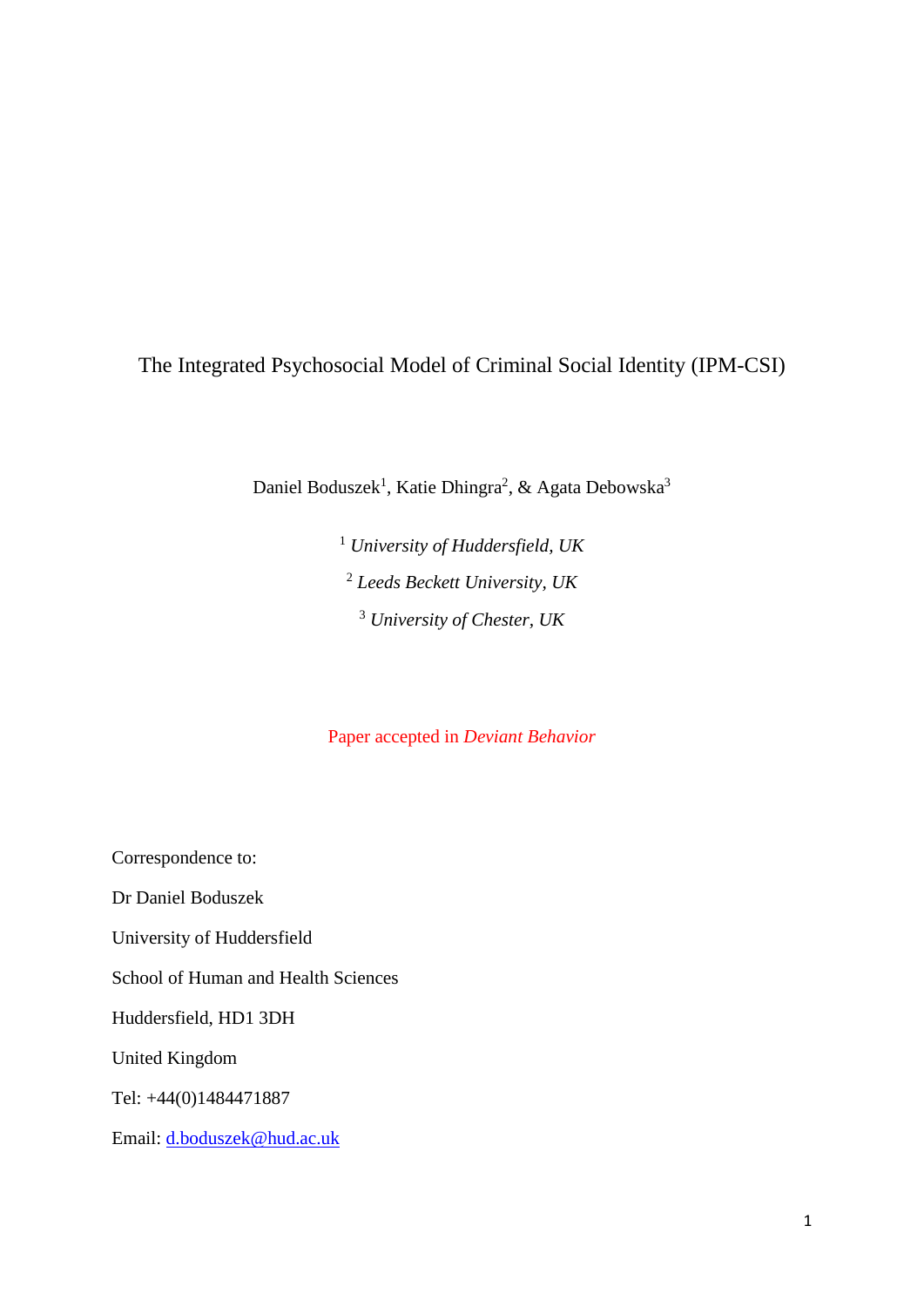## **Abstract**

The integrated psychosocial model of criminal social identity attempts to synthesize, distil, and extend our knowledge and understanding of why people develop criminal social identity, with a particular focus on the psychological and social factors involved. We suggest that the development of criminal social identity results from a complex interplay between four important groups of psychosocial factors: (1) an identity crisis which results in weak bonds with society, peer rejection, and is associated with poor parental attachment and supervision; (2) exposure to a criminal/antisocial environment in the form of associations with criminal friends before, during, and/or after incarceration; (3) a need for identification with a criminal group in order to protect one's self-esteem; and (4) the moderating role of personality traits in the relationship between criminal/antisocial environment and the development of criminal social identity. The model produces testable hypotheses and points to potential opportunities for intervention and prevention. Directions for future research are discussed.

**Key words:** integrated psychosocial model of criminal social identity, identity crisis, selfesteem, personality traits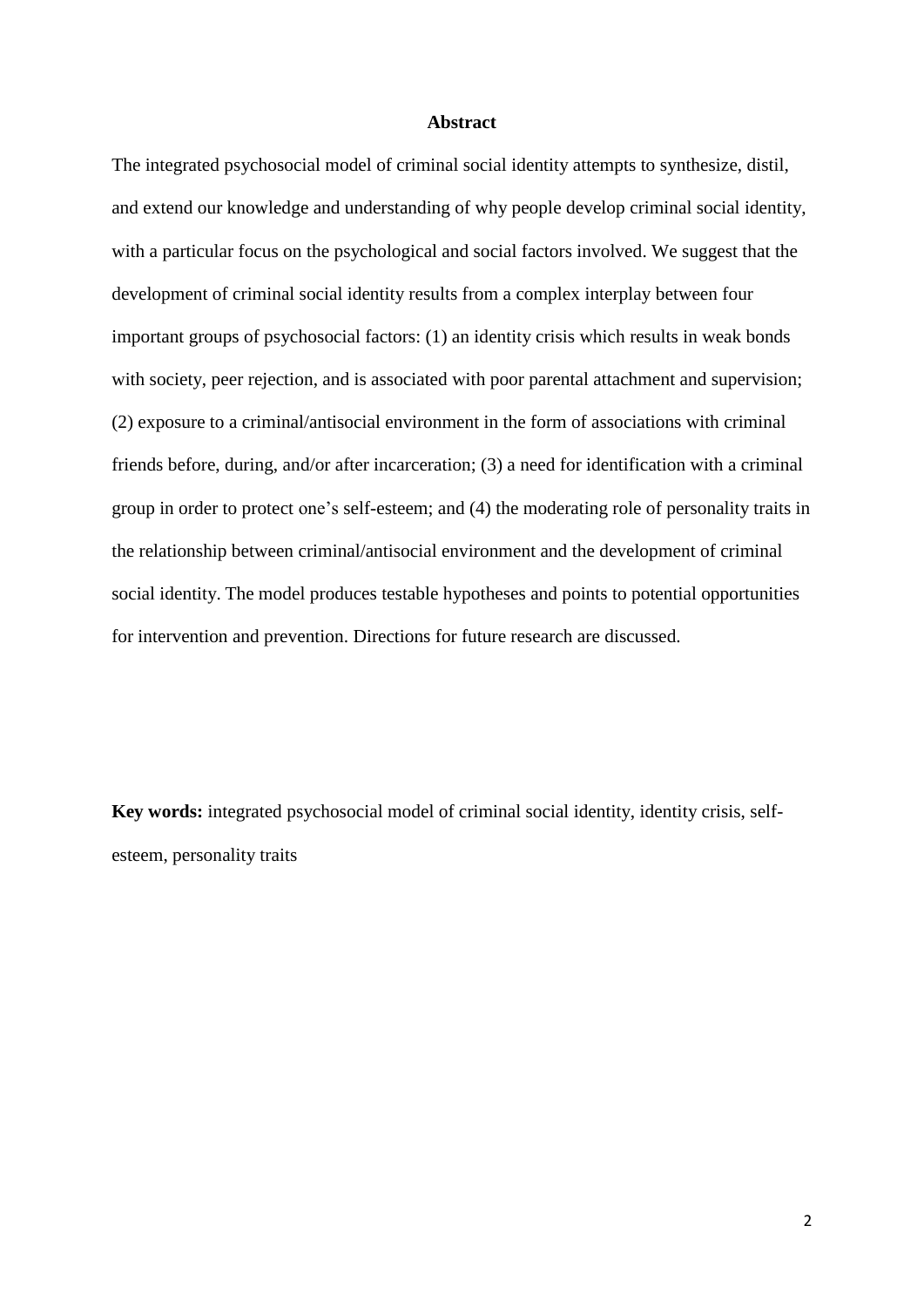#### **Introduction**

Social identity is a person's sense of who she or he is based on group membership. Tajfel and Turner (1979) were some of the first theorists to suggest that the group to which an individual belongs is a central source of self-esteem and pride. Group membership provides an individual with a sense of social identity, a sense of belonging to the social world. Boduszek and Hyland (2011) recently adapted Tajfel and Turner's (1979) concept to a criminal context and suggested that a criminal group may provide an alternative identity for those who have failed to establish strong and positive attachments to parents or significant others and who do not conform to societal norms, in order to increase their self-image. Therefore, according to Criminal Social Identity Theory (Boduszek and Hyland 2011), group membership is not something superfluous or fake which is attached onto the individual; it is a real, true and vital part of the person. To date, little is known about the development of criminal social identity. Thus, the aim of this paper is to briefly review the original concept of criminal social identity and introduce the integrated psychosocial model of criminal social identity (IPM-CSI). The IPM-CSI attempts to provide a structural explanation of the development of criminal social identity with a particular focus on four important groups of psychosocial factors: identity crisis, exposure to criminal/antisocial environment, a need for identification with a criminal group to protect self-esteem; and the role of personality traits in a relationship between an antisocial environment and the development of criminal social identity.

#### **Criminal social identity**

In addition to unique personal identity, there are also social aspects of the self that criminals share with one another. Part of who they are and how they think of themselves is determined by a collective identity, i.e., the criminal social self (Boduszek and Hyland 2011). In line with Social Identity Theory (SIT; Tajfel and Turner 1979), Boduszek and Hyland (2011) suggested that criminals' perception of, and attitudes towards, criminal group members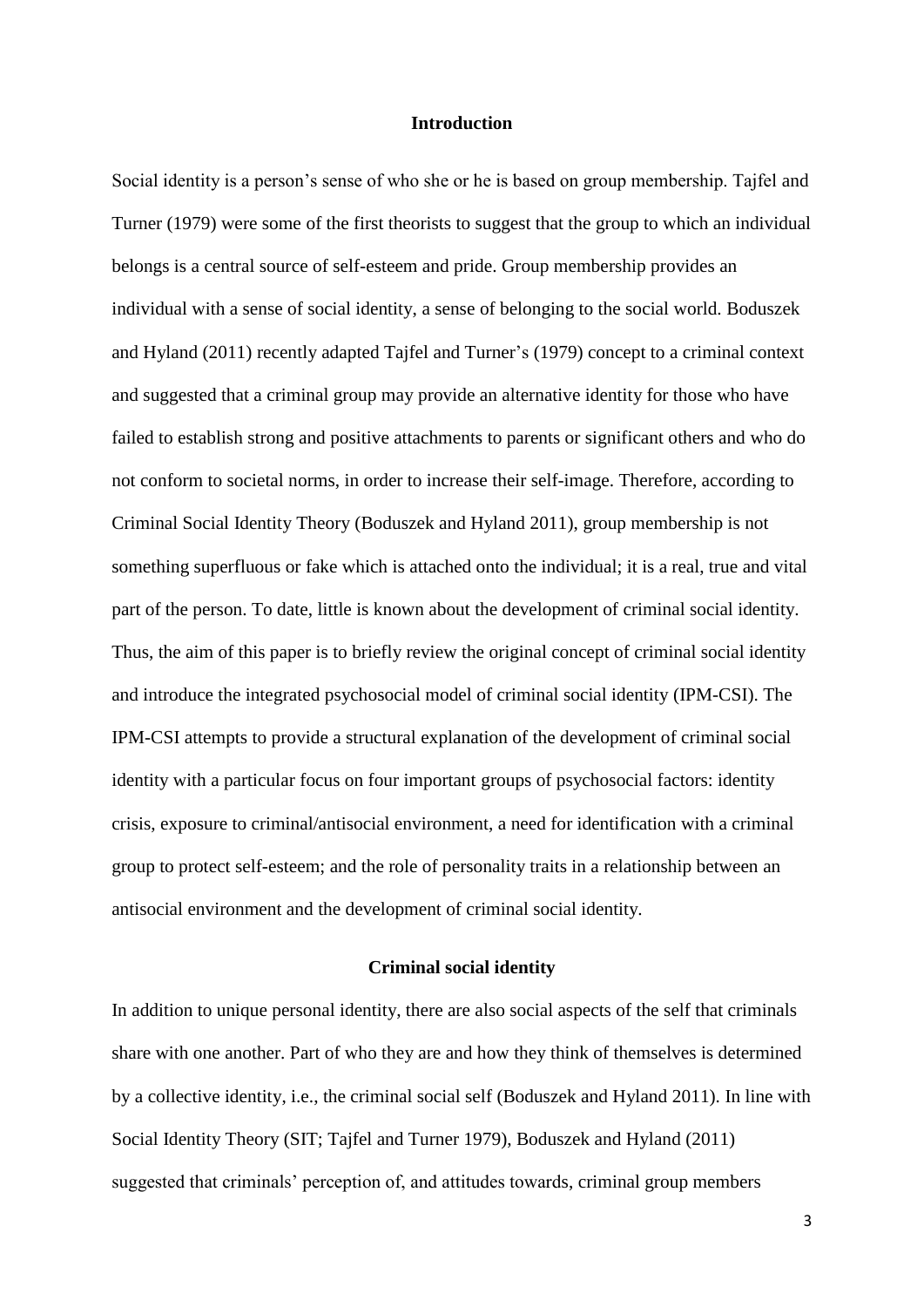ultimately develops from their need to identify with and belong to a group that is relatively superior. In other words, individuals strive to attain a criminal social identity in order to protect their self-esteem. As a result, criminals perceive other criminal group members to be similar to themselves and show preference in their attitudes, believes, opinions, and behaviour.

Turner's (1982) distinction between personal and social identity illustrates the beginning of Self Categorization Theory (SCT). Personal identity is conceptualized as selfdefinition as a unique individual in terms of interpersonal or intra-group differentiations ("I" or "me" versus "you"); whereas, social identity refers to self-definition as a similar group member in terms of in-group – out-group differentiations ("we" or "us" versus "they" or "them"). The salience of personal identity is constructed in the same way as a combined function of readiness (e.g., a high need for distinctiveness) and fit. However, the significance of the distinction lies in the consequences of personal versus social identity salience. The salient personal identity should accentuate the perception of individual differences and intraindividual similarity or consistency. A salient social identity, however, is thought to improve the perception of self as similar to, or even identical with, other in-group members who are perceived as highly similar to one another.

It is the mechanism of depersonalization, related to a salient social identity, or personalization, associated with a salient personal identity, that is responsible for group or individualistic behaviour, correspondingly (Hogg and Smith 2007). This process not only depersonalizes self-perception but also transforms self-conception and assimilates all aspects of one's attitudes, feelings, and behaviours to the in-group model; it changes what individuals think, feel, and do (see Hogg 2001). Depersonalization refers to viewing oneself as a category representative rather than a unique individual, and it results in a change of identity. It is important to note that this process is not the same as de-individuation, which refers to loss of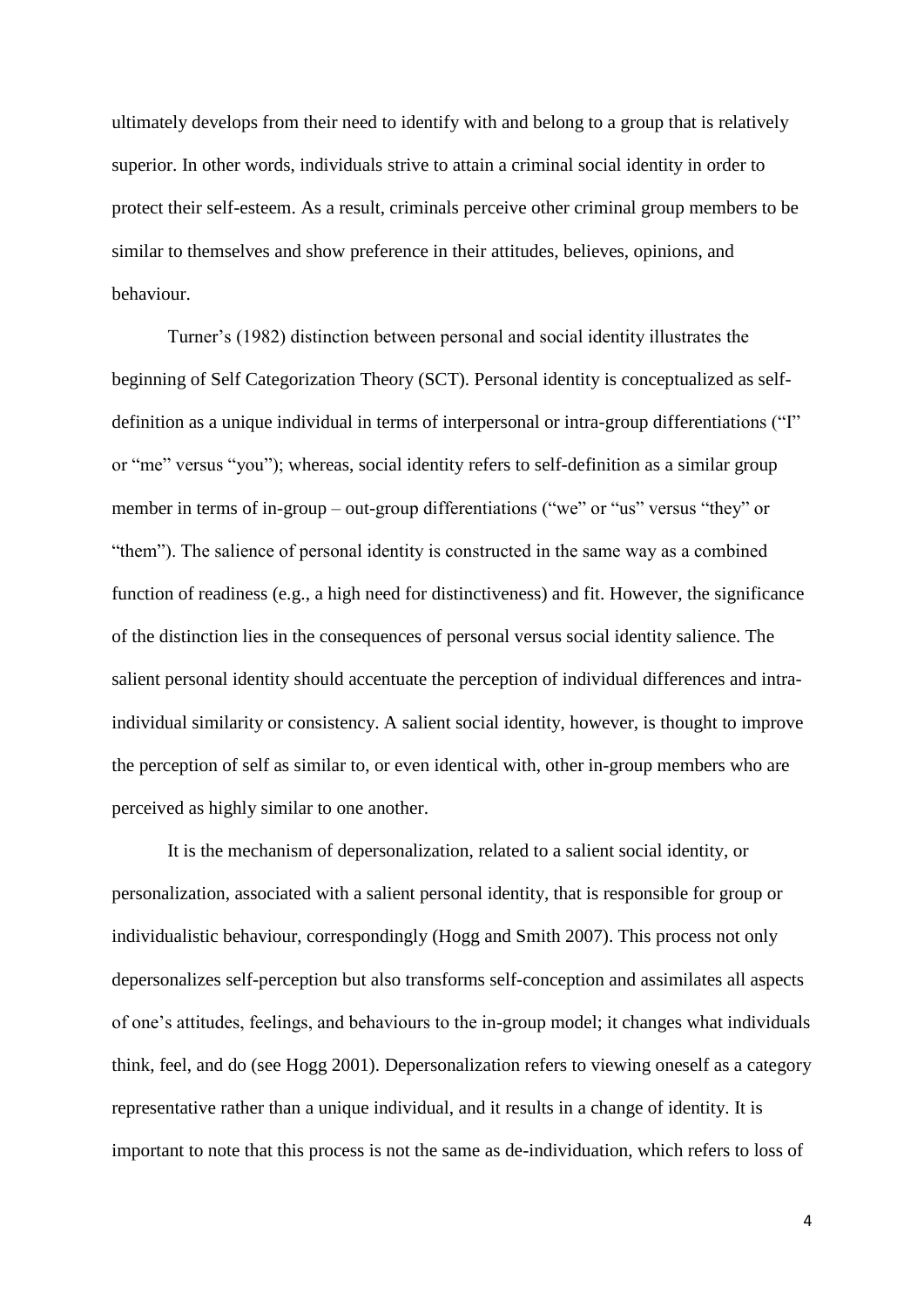identity (Zimbardo 1970). According to the social identity model of de-individuation, depersonalization can produce antisocial behaviour but only if individuals identify with a criminal group (Postmes et al. 2001). Boduszek and Hyland (2011) concluded that membership of a criminal group is "psychological" when the criminal social identity of the group members is incorporated into their self-concept and becomes salient without the physical presence of individuals of that given group.

The concepts of SIT and SCT formed the basis for the development of Criminal Social Identity theory (CSI; Boduszek and Hyland 2011), which explains the aetiology and consequences of identity within a criminal/antisocial group. Based on Cameron's (2004) earlier research into the components of social identity, criminal social identity was proposed to comprise three factors, namely cognitive centrality, in-group affect, and in-group ties (Boduszek et al. 2012). Cognitive centrality stresses the cognitive importance of belonging to a criminal group. Criminal identity, then, is seen as central to an individual's self-concept, which renders him or her more likely to endorse the group norms and act accordingly even in the absence of other group members. Although a relatively new concept in SIT (Cameron 2004), 'centrality' is considered to be an integral component of the theory of Criminal Social Identity as it reflects the conscious, cognitive component of belonging to a criminal group. In-group affect refers to the positive emotional valence of belonging to a criminal group and is thought to develop to reduce the anxiety associated with the discrepancy between ideal and actual self by changing an individual's point of reference from wider societal norms to subgroup norms. The final factor, in-group ties, pertains to the psychological perception of resemblance and emotional connection with other members of a criminal group. Individuals with strong in-group ties are persistently readier to display behaviours condoned by the group in order to demonstrate their conformity (Boduszek et al. 2012b; Boduszek et al. 2014b). Demonstration of conformity to criminal standards and conduct are positively encouraged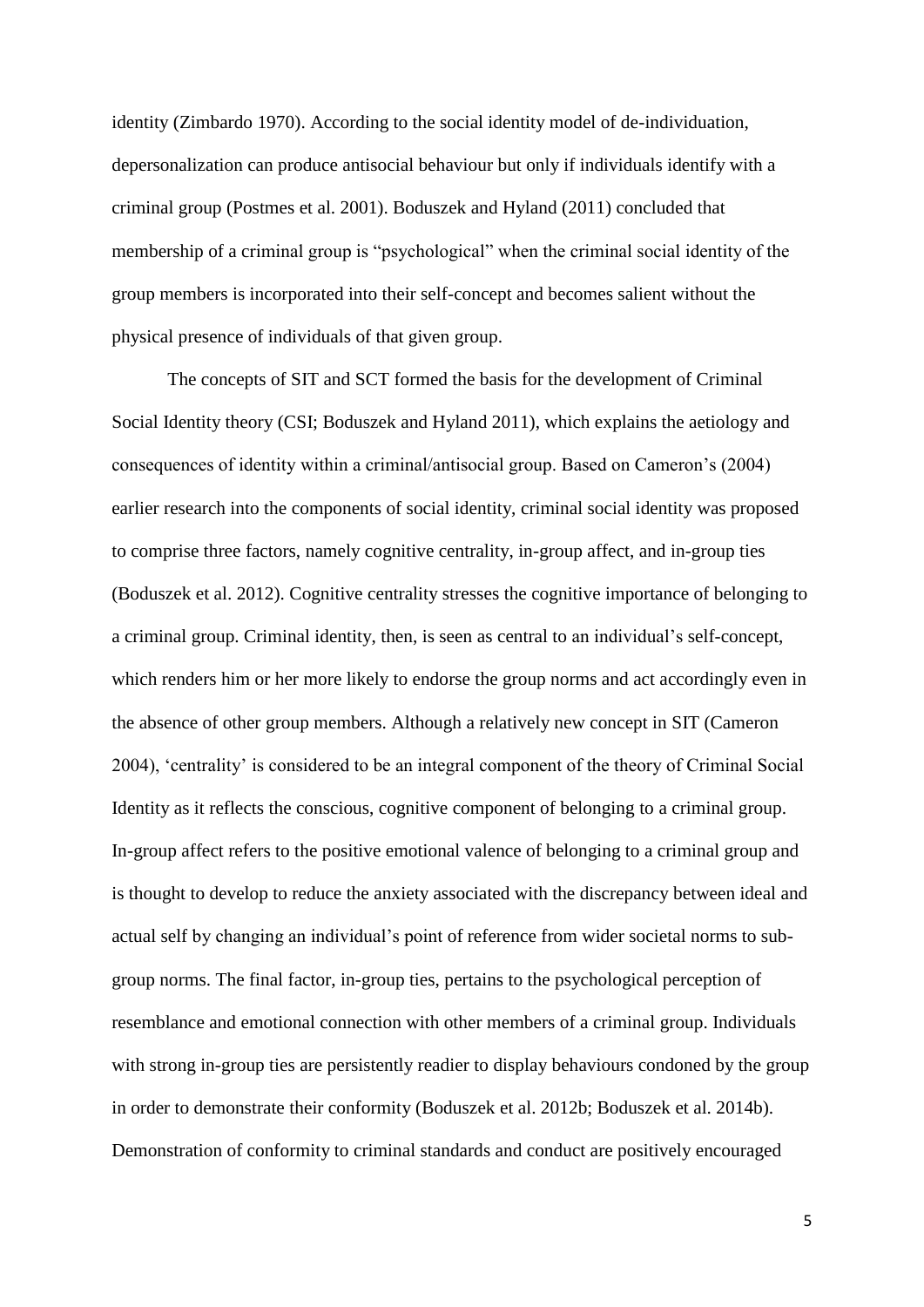and reinforced by other in-group members, consequently leading to an increase in the frequency of criminal behaviour, or an alteration of non-criminal acts into criminal ones. Thus, criminal group members do not have to apply direct persuasion in order to make an impact on another individual's antisocial attitudes or increase that person's likelihood of committing a criminal act because the necessary persuasion stems directly from in-group ties.

# **The Integrated Psychosocial Model of Criminal Social Identity (IPM-CSI)**

As previously mentioned, the integrated psychosocial model of criminal social identity (IPM-CSI; Figure 1) attempts to combine, simplify, and further our knowledge and understanding of why people develop criminal social identity, with a particular focus on the psychology and sociology of criminal identification. It is suggested that the psychosocial processes which influence the emergence of criminal social identity include four important groups of variables. First, identity crisis, which results in weak bonds with society, peer rejection, and is associated with poor parental attachment and supervision. Second, is exposure to a criminal/antisocial environment in the form of associations with criminal friends before, during, and/or after incarceration. Third, is a need for identification with a criminal group to protect self-esteem. Fourth, is the moderating role of personality traits in the relationship between criminal/antisocial environment and the development of criminal social identity. These processes are elaborated on in the following paragraphs.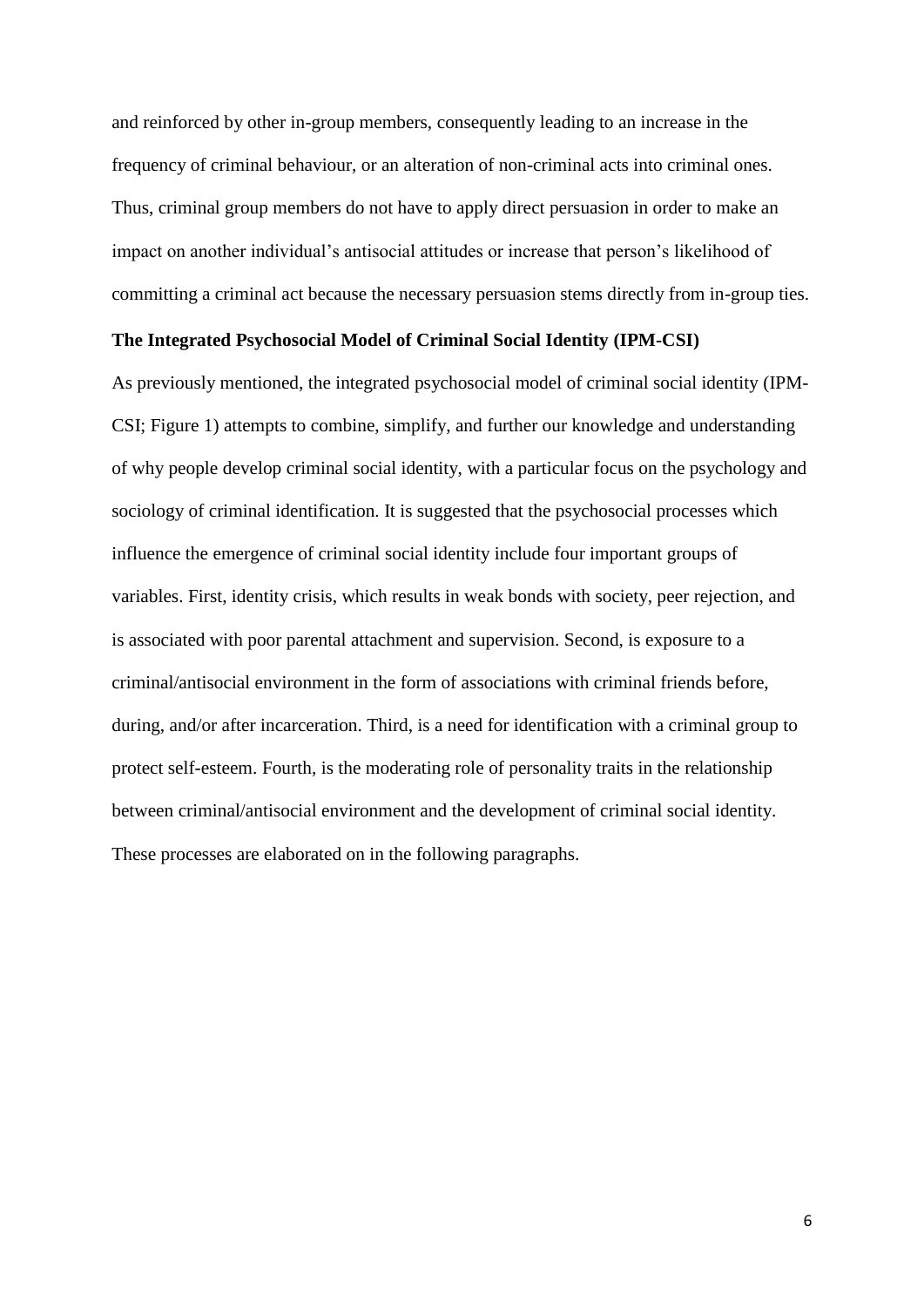

Figure 1. The Integrated Psychosocial Model of Criminal Social Identity (IPM-CSI)

# *Identity crisis*

In line with the Erikson's (1963, 1968) and Marcia's (1967) theory of ego identity formation, Boduszek and Hyland (2011) suggested that the development of criminal social identity arises out of an identity crisis that occurs during adolescence, when peer relationships play a crucial role (see also Waterman 1985). In order to deal with this psychosocial crisis, an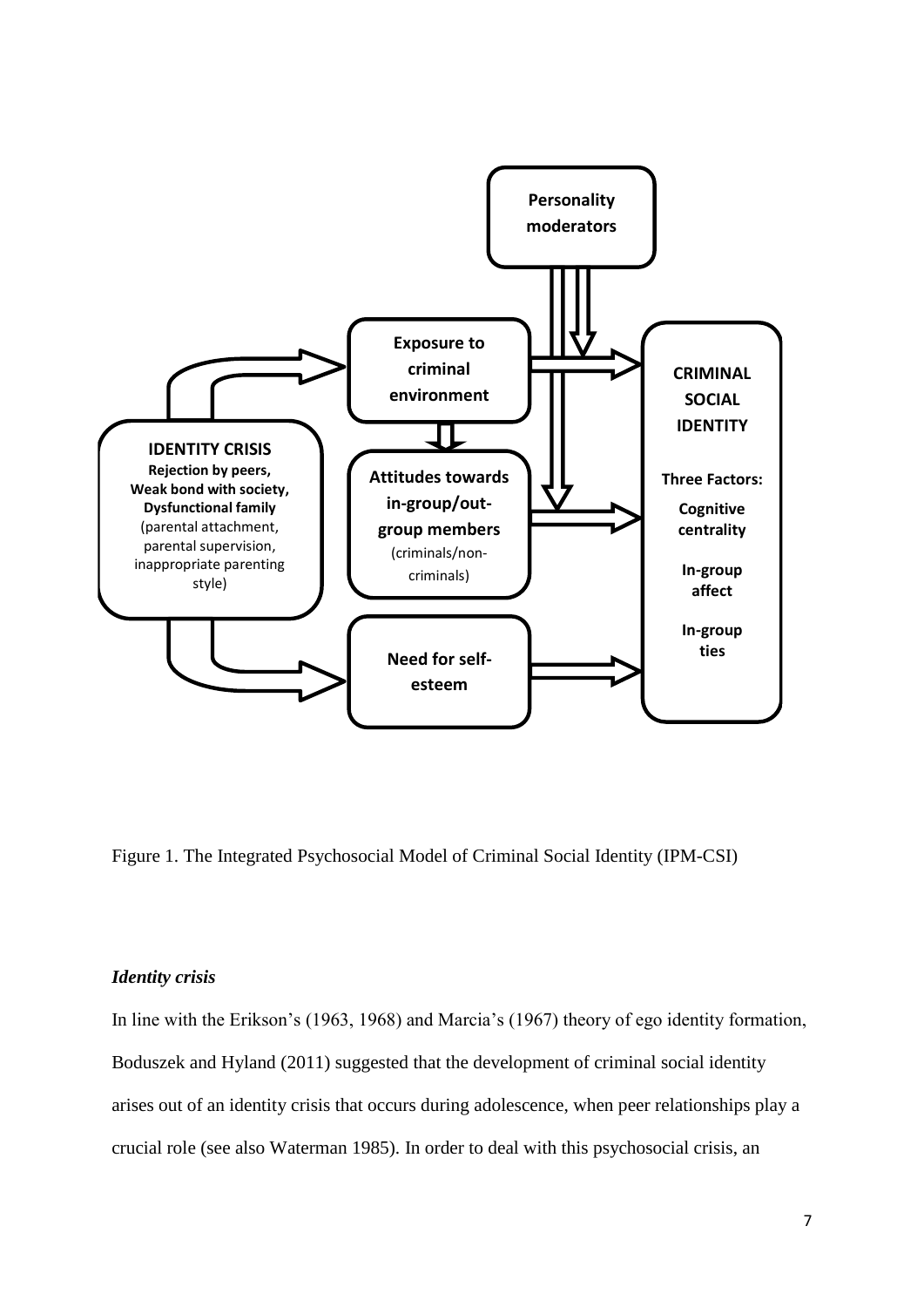individual explores different identities, eventually emerging with either a pro- or anti-social identity. The need for social comparison has been noted to increase during adolescence. Goethals and Darley (1987) suggested that the school setting is one that supports strong social comparisons, especially in terms of academic achievement. Such comparison processes involve social categorization, as the two are strongly linked, and have implications for one's self-concept (Turner 1985). Adolescents who have failed in their social roles and exhibited non-conforming behaviour on a personal level see themselves as inconsistent in relation to those who are successful. Higgins (1987) suggested such individuals experience a sense of discrepancy in terms of their actual and ideal selves, which results in feelings of agitation. This is consistent with Agnew's (1993) Strain Theory, which suggests that the inability to reach important goals results in frustration and anger.

Over time, boundaries between successful and unsuccessful groups are likely to become strong and constant, particularly once categorization and labelling, followed by rejection between groups takes place. Peer rejection, therefore, has a significant influence on the development of criminal social identity. Parker and Asher (1987), followed by Juvonen (1991), have suggested that the consequences of peer rejection include low self-esteem, violent tendencies, increased risk of dropping out of school or social activities, and the development of criminal behaviours. Rejection by peers, whether real or perceived, is then an additional source for categorization into groups that mutually reject one another. However, rejection can also be the cause, or the product of, self-categorization. Therefore, the criminal social identity that emerges as a consequence of being self-discrepant or inconsistent, pertains not only to individual group members who consistently fail in pro-social tasks and are nonconforming with respect to pro-social attitudes and behaviours, but also applies to the group who also face the dilemma of a lower social status in society compared to the group of successful and conforming individuals.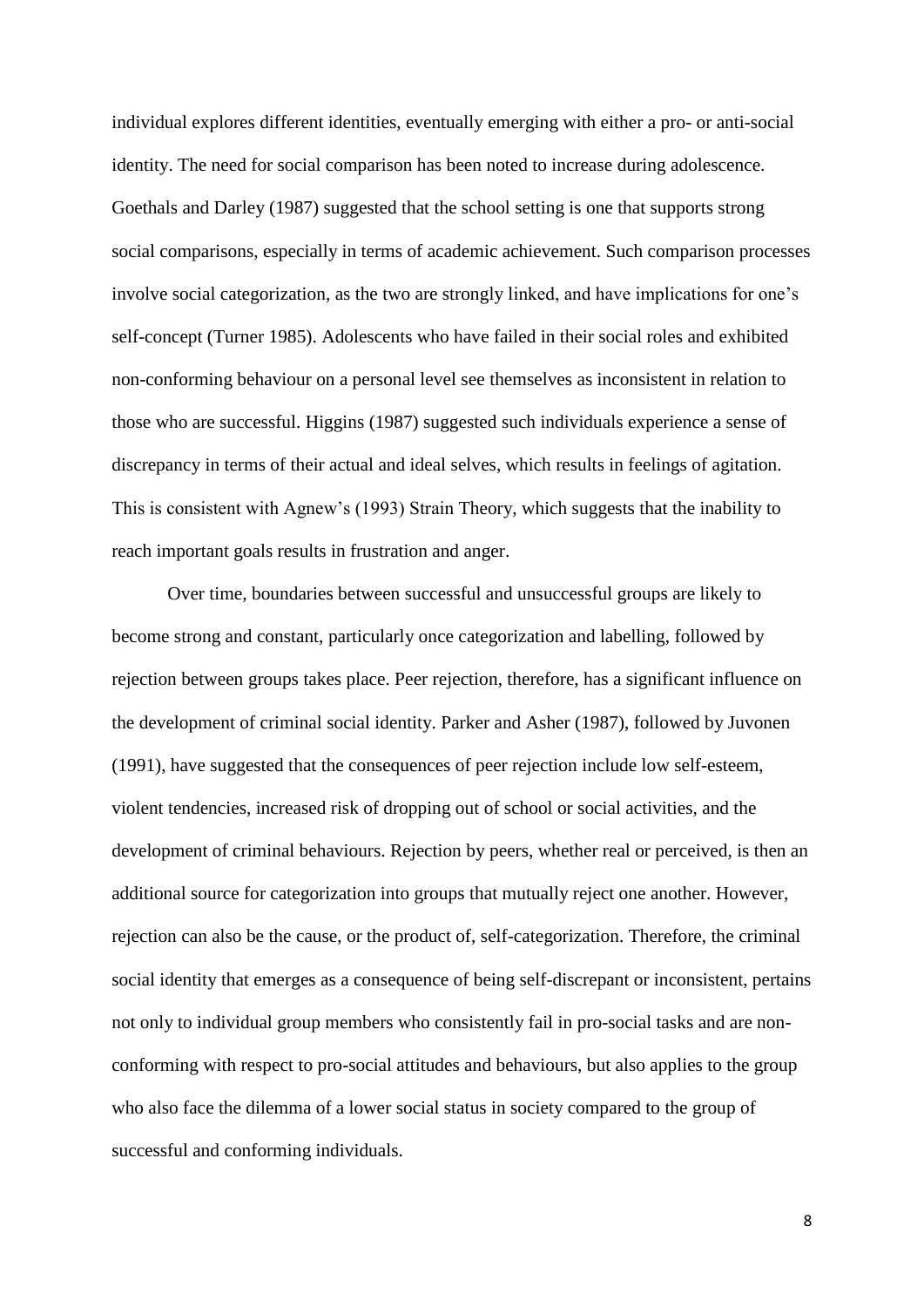Feelings of self-derogation, anger, frustration, jealousy, antipathy, and hostility that occur because of peer rejection may be exacerbated by family factors, including a lack of tenderness, parental rejection, or inappropriate parenting style (Shaw and Scott 1991; Simons et al. 1991). A lack of parental tenderness and affection can impede the development of empathy and guilt (Baumeister et al. 1994), while emotional, psychological, and physical isolation from parents can negatively impact upon the bonds of social control (Hirschi 1969), and reduce any motivation to engage fully in pro-social accomplishments or to conform with existing institutions of authority.

When looking at the results of studies examining the role of family variables in predicting associations with criminal friends and subsequent engagement in criminal behaviour, the findings suggest a significant role of parental supervision. In line with social control theory (Hirschi 1969), Boduszek et al. (2014a) found that recidivistic prisoners who reported a low level of parental supervision were significantly more likely to develop ongoing relationships with criminal friends (see also Ingram et al. 2007). They also observed an indirect effect of parental supervision on criminal behaviour through criminal peer associations, which indicates that parental supervision has a significant effect in controlling the type of friends with whom individuals were associated. Boduszek et al. (2014a) also found that weak parental attachment indirectly influenced the type of friends with whom individuals associated with, due to insufficient or, in some cases, the absence of, parental control. This indirect effect again illustrates that ineffective parental supervision is a key factor in the development of criminal association and further intensification of criminal cognitions and behaviour.

# *Exposure to criminal/antisocial environment*

Akers's (1985) differential reinforcement theory suggests that people are first initiated into delinquent conduct by differential associations with antisocial companions. Then, through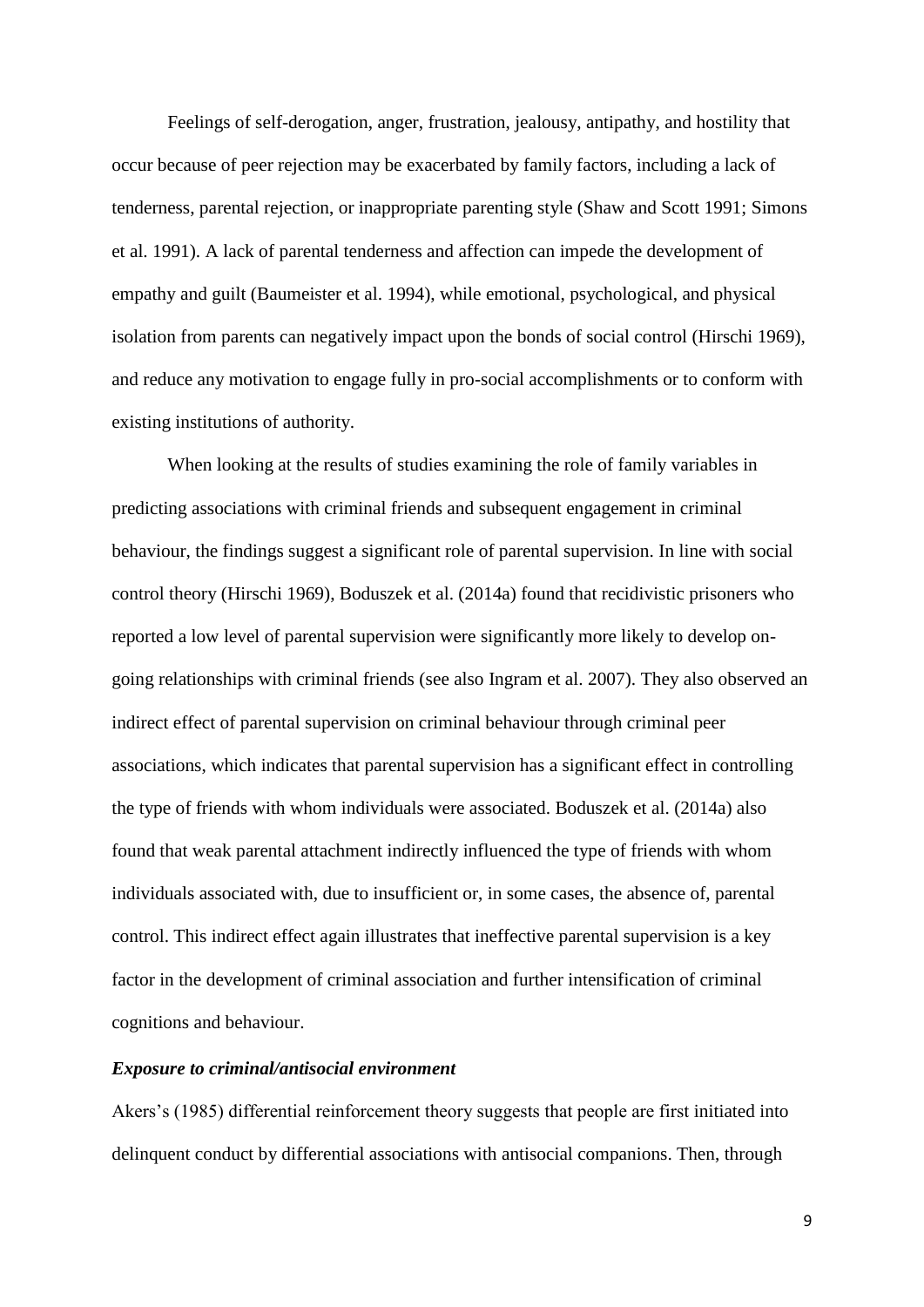differential reinforcement, they gain knowledge of how to reap the rewards and avoid punishments as the actual or anticipated consequences of particular conduct. This theory tends to fit well into criminology because it provides an explanation of the decision-making process involved in the development of the cognitive, behavioural, and motivational techniques essential to commit a criminal act (Akers et al. 1979). Holsinger (1999) suggested that people who have been socialized in criminal settings and have acquired criminal cognitions are more likely to commit a crime in the future. Further findings reported by Losel (2003) suggested that through interactions with group influences, delinquent adolescents develop attitudes, values, and self-related cognitions that encourage criminal behaviour. Similarly, Andrews and Kandel (1979) along with Mills and colleagues (Mills et al. 2002; Mills et al. 2004) reported that the normative influence of criminal friends interacts with criminal cognitions and, when these variables are strongly associated, the relationship to criminality is especially strong. Additionally, Rhodes (1979) in his research found that individuals who initially registered cognitions that were more deviant recorded a slight temporal trend in favour of increased conventionality; whereas, legitimate cognitions became more criminally oriented as time progressed given persistent contact with criminal others. Similarly, Walters (2003) found that criminal identity and instrumental criminal thinking increased over a six-month period in novice inmates (i.e., those with no prior prison experience) exposed to a medium-security prison environment. By contrast, the scores of experienced inmates (i.e., inmates with at least one prior incarceration and at least five years of prison experience) remained reasonably stable over time.

More recent research (Boduszek et al. 2013a) suggested that criminal friend associations (influenced by low-levels of parental control) play a significant role in the development of all three factors of criminal social identity. More specifically, Boduszek and colleagues reported the strongest direct effect of associations with criminal friends on in-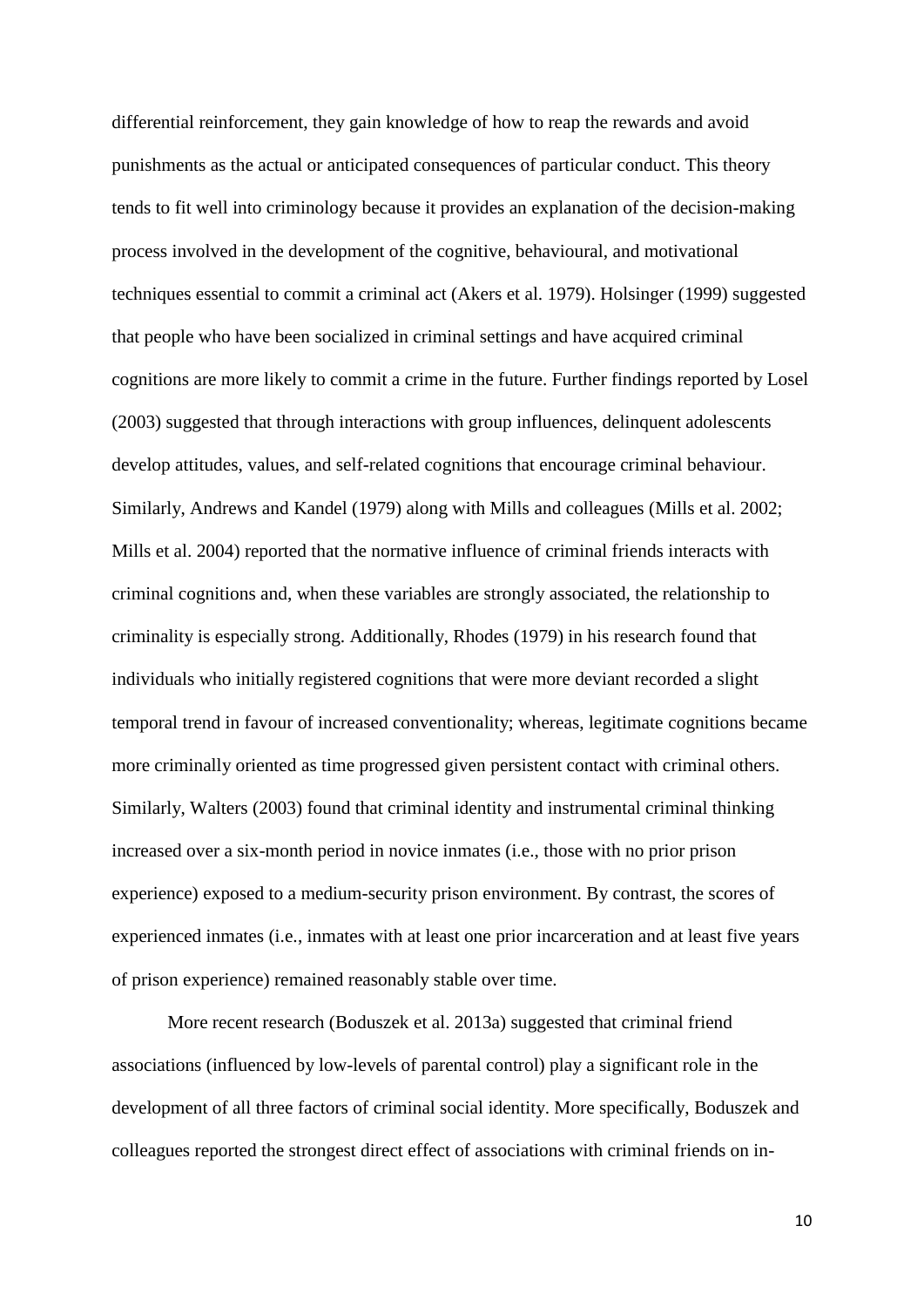group ties. This finding suggests that association with criminal friends significantly contributes to the development of the psychological perception of resemblance with other ingroup criminals. In addition, associations with criminal friends were also significantly correlated with cognitive centrality. This suggests that through interactions with friends who are involved in criminal activity, individuals develop a strong evaluative belief about the importance and value of belonging to a criminal group. For such an individual, being part of a criminal group becomes a central aspect of their life and their criminal self-concept. Associations with criminal friends were also strongly correlated with the emotional component of criminal group membership, which is consistent with SIT (Tajfel and Turner 1979). This suggests that the more an individual interacts with criminal peers, the greater the likelihood there is of those individuals developing positive feelings towards belonging to the criminal group.

## *Need for self-esteem*

As suggested by Boduszek and Hyland (2011), criminals' perception of and attitudes toward criminal group members ultimately develop from their need to identify with that particular group and to protect their self-esteem. A prison study conducted by Boduszek et al. (2013b) highlighted the role of self-esteem in the development of criminal social identification. Statistical analysis indicated significant direct effects of negative aspects of self-esteem on cognitive centrality. In other words, those criminals who reported higher levels of negative attitudes towards themselves tended to show a greater propensity to represent their criminal social identity as a central part of their life. Following Tajfel and Turner's theory (1979), it can be suggested that for criminals, the cognitive centrality of their criminal identity serves the purpose of increasing the positivity of their self-evaluations. It should be noted, however, that previous studies conducted in the general population (e.g. Abrams and Hogg 1988) have indicated that self-esteem and social identity have a mutually reinforcing relationship, in that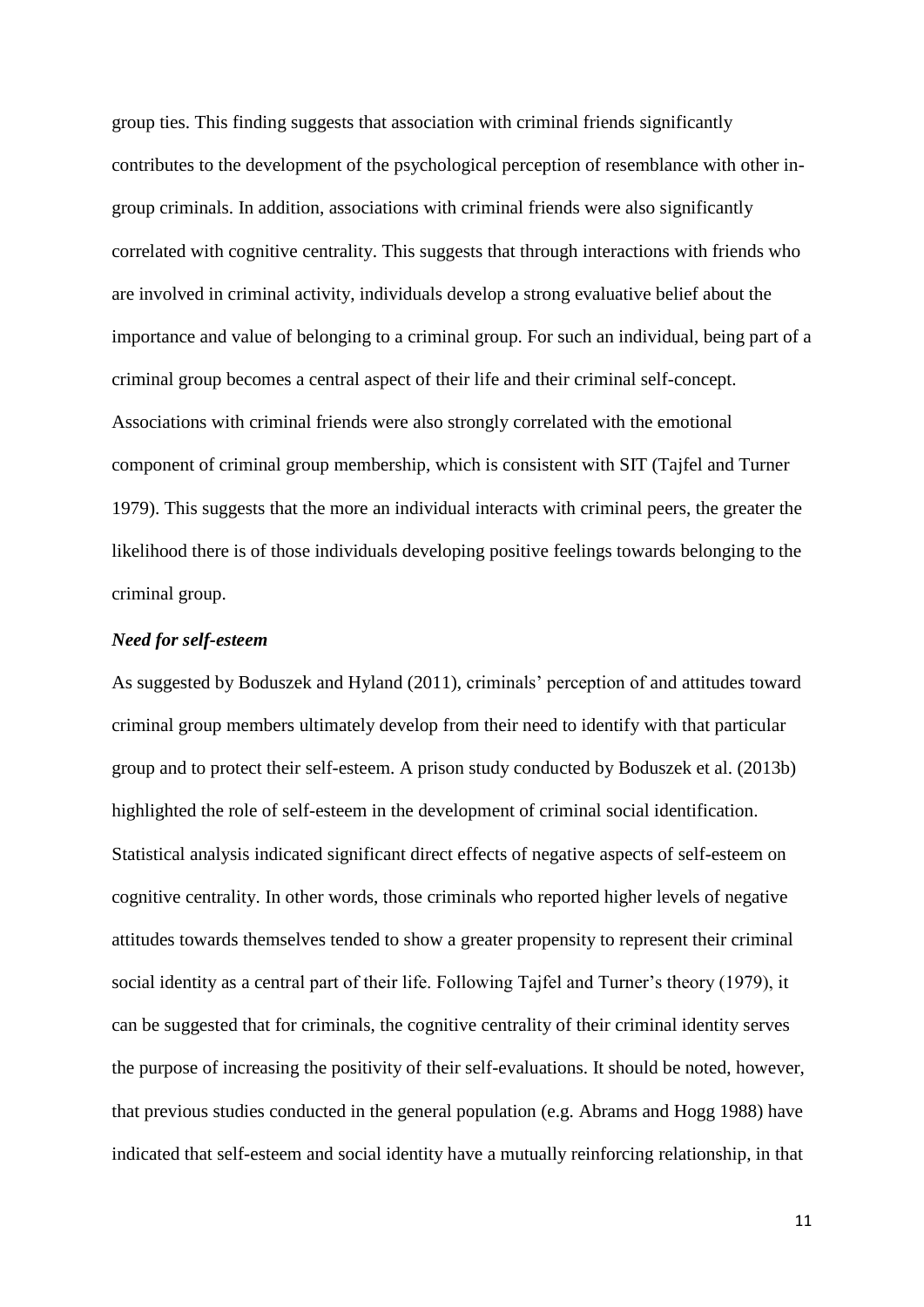self-esteem levels may encourage identification with certain groups but that changes in selfesteem can also occur as a result of identification with a particular social group.

#### *Personality moderators*

It appears that personality traits should also be examined in relation to the formation of criminal social identity. Using a sample of Irish ex-prisoners, Boduszek et al. (2011) found psychoticism to be a strong predictor of criminal cognitions. In a follow-up study, personality traits were found to moderate the relationship between criminal social identity and criminal thinking style (a construct strongly related with criminal social identity). Specifically, moderated multiple regression analysis found that the impact of in-group affect on criminal thinking was stronger among those criminals who were more introverted, while the impact of in-group ties on criminal thinking was stronger among those criminals who were more extroverted (Boduszek et al. 2012b). Additionally, Boduszek et al. (in press) found that period of confinement had a significant positive effect on the formation of criminal identity but only for those participants who scored higher on primary psychopathy. Therefore, the moderating role of personality traits in CSI appears to be an important factor.

Although identities can and often are re-constructed, people are motivated to keep their self-conceptions stable in order to maintain harmony (Weigert and Gecas 2003). For this reason, they are likely to employ selective affiliation, i.e. interact with similar others (Swann 1987). However, selective affiliation is not available in all social contexts, for example in prison settings, where membership is not voluntary. Consequently, should a prolonged discrepancy between an individual's self-concept and environment occur, new self-relevant meanings can be created, which leads to identity change (Burke 2006). It is important to note here that identity change due to social adaptation is not simply a passive response to environmental stimuli (Bakker 2005). Instead, people are often motivated to enact this change by recognising what they want, establishing a goal, and deciding on an appropriate course of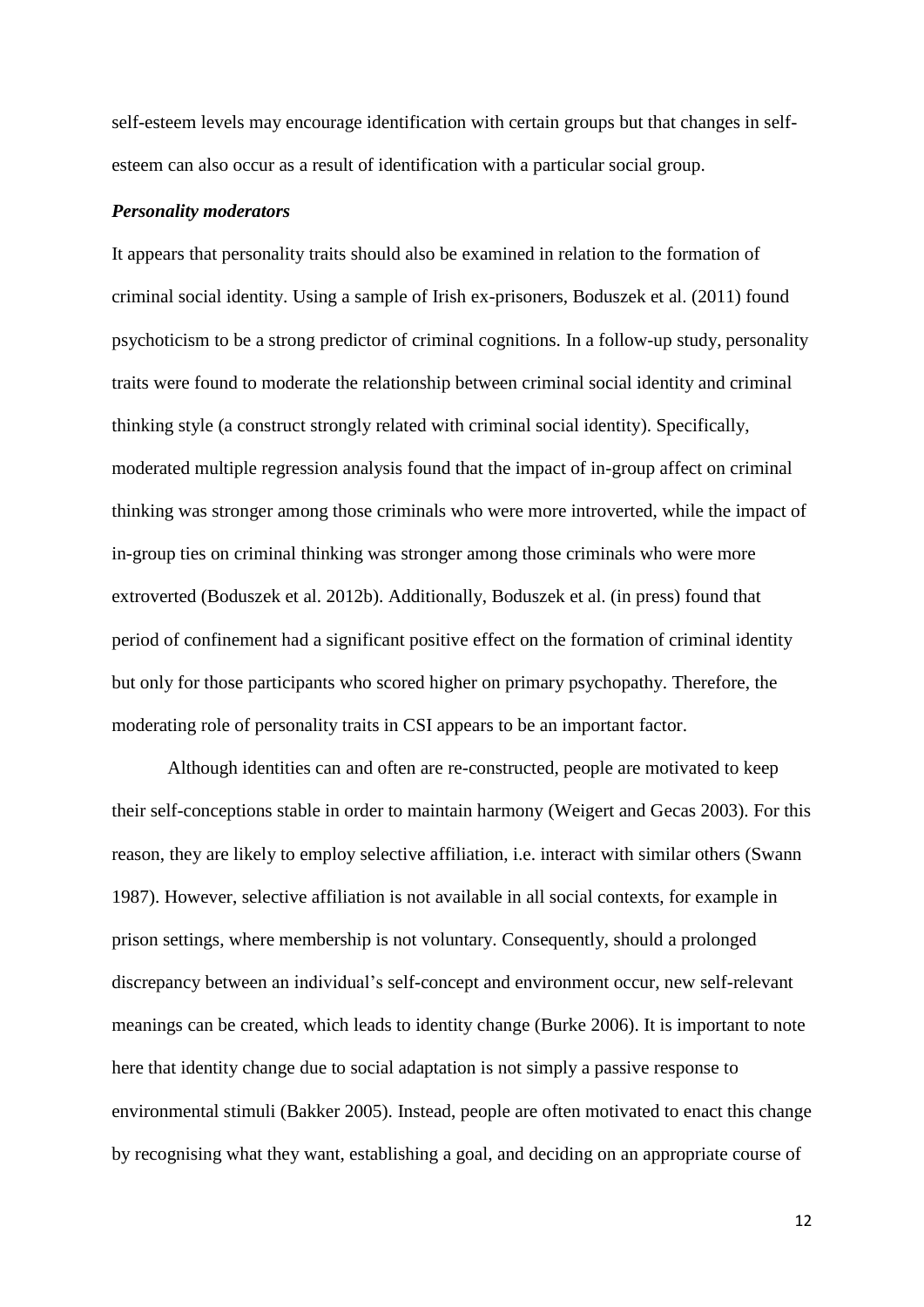action to bring them closer to the desired object (Blumer 1966). Thus, criminal identity may be developed or displayed if categorizing the self as a part of criminal group is seen as advantageous. In light of this line of reasoning, Boduszek et al. (in press), suggested that those more skilled at interpersonal manipulation may portray a more criminally orientated identity because of the benefits such behaviour might provide, such as increased status within a group. An important limitation of this research, however, was that the researchers considered the interpersonal and affective features of psychopathy as a single dimension. Given that other empirical studies demonstrated that those traits correlate differentially with external variables (e.g., Debowska et al. 2014; Debowska et al. in press; Debowska and Zeyrek Rios 2015; Dhingra et al. 2015), future research should include the interpersonal and affective dimensions of psychopathy as separate components.

# **Conclusion and further directions**

Building on the hypothesis of Boduszek and Hyland (2011) that stated that individuals become criminals because of the presence of a persistent criminal social identity, the aim of this paper was to develop a testable integrated psychosocial model of criminal social identity (IPM-CSI). The IPM-CSI attempts to synthesize and extend our knowledge and understanding of why people develop criminal social identity. The processes that we posit are involved in the development of criminal social identity include: (1) an identity crisis which results in weak bonds with society, peer rejection, and is associated with poor parental attachment and supervision; (2) exposure to a criminal/antisocial environment in the form of associations with criminal friends before, during, and/or after incarceration; (3) the need for identification with a criminal group to protect self-esteem; and (4) the moderating role of personality traits, particularly traits of psychopathy, in the relationship between criminal/antisocial environment and the development of criminal social identity.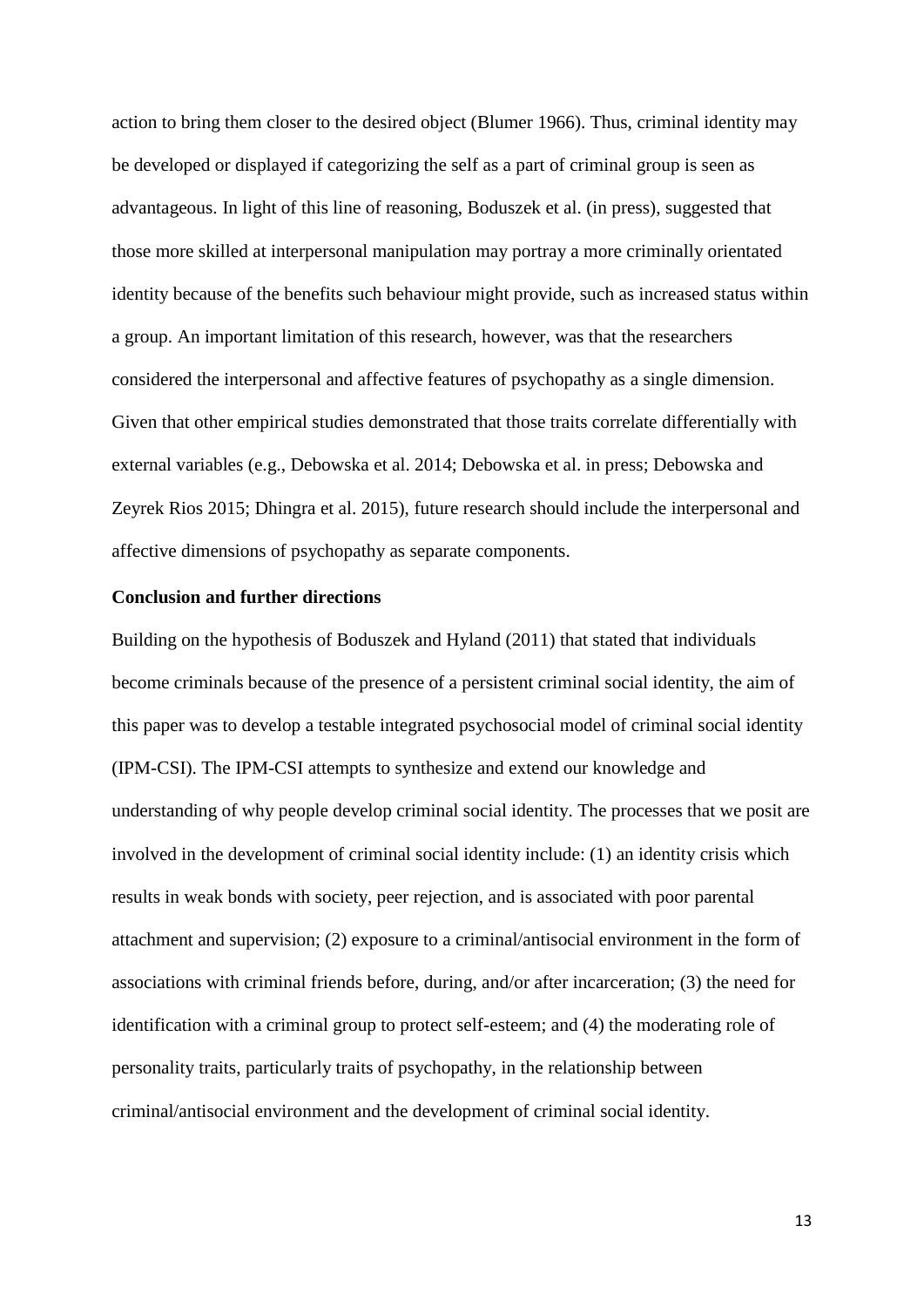The presentation of the IPM-CSI is only the first step; we hope that it will generate interest and stimulate further research. Needless to say, it needs to be tested further as to date, only components of the model have been investigated simultaneously. Looking forward, the IMP-CSI offers itself to comprehensive empirical examination, particularly within a structural equation modelling framework and longitudinally. The applicability of the model to both juveniles and adults also warrants further attention as this may lead to important insights for intervention and prevention efforts. Studies conducted in a variety of cultural contexts would also be beneficial and would provide insights into the cross-cultural applicability of this model, and how different cultural forces may impact on the formation of criminal social identity.

Studies to generate a more extensive list of the psychosocial factors that both comprise and influence the identity crisis phase and the exposure to criminal/antisocial environment phase would be extremely fruitful. These could be supplemented by experimental and field studies (e.g., prisons, gangs, youth offending groups) to determine the moderated role of psychopathic traits in the relationship between period of incarceration and criminal social identity. It would also be useful to verify to what extent psychopathic traits, particularly interpersonal manipulation, moderate the influence of secondary socialization in prison (process of prisonization; Clemmer 1940) on the development of criminal social identity. At the same time, the direct association between self-esteem and criminal social identity could be considered. It would also be beneficial to identify protective factors (or moderators), particularly modifiable ones, that obstruct the transition from pro-social to criminal social identity. Additionally, given prior research suggesting that the three criminal social identity dimensions can form differential associations with external variables (e.g. Boduszek et al. 2012b), it would be useful to investigate the development of cognitive centrality, in-group affect, and in-group ties separately. The model also outlines the different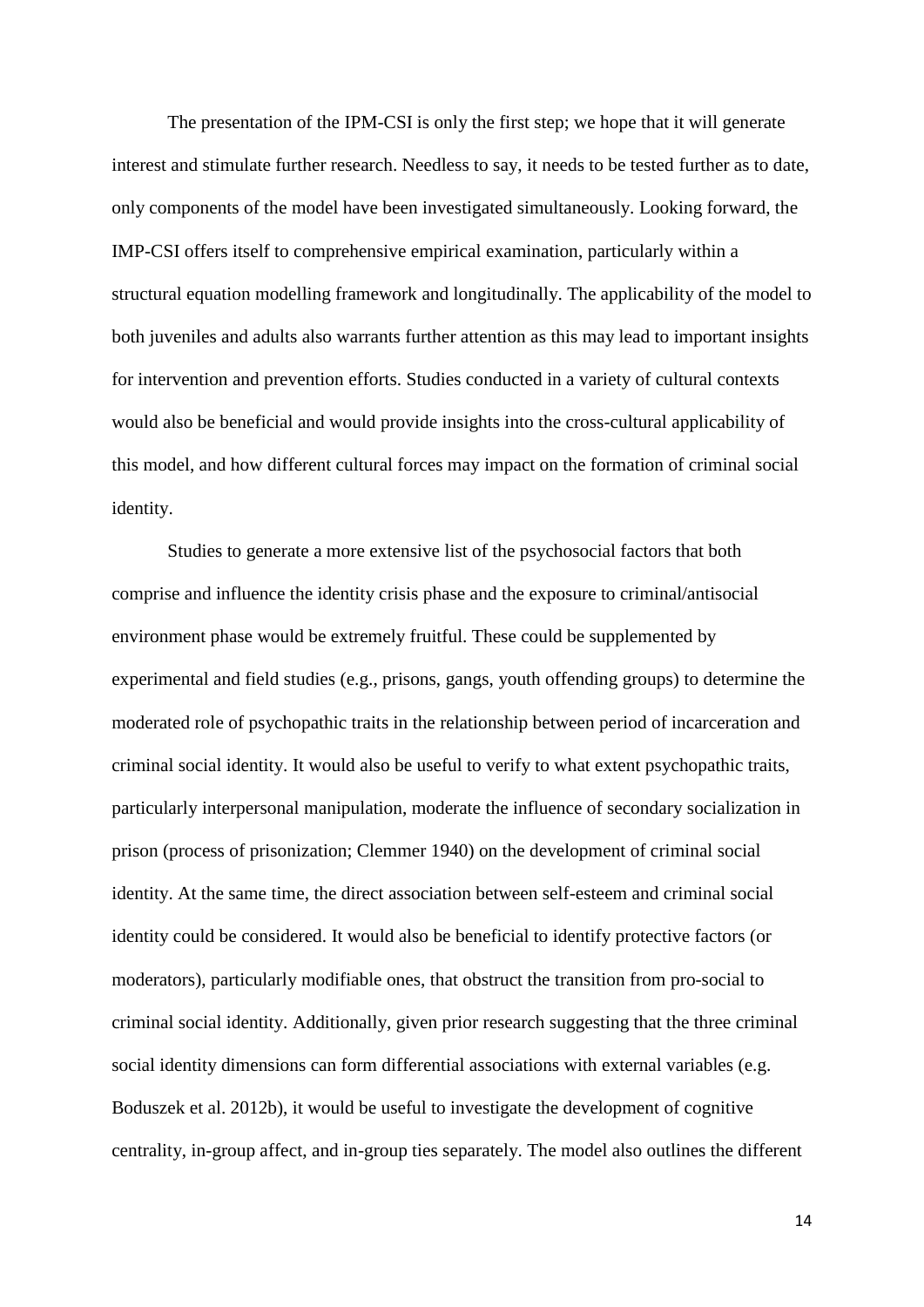phases along the path to the development of criminal social identity, which represent potential opportunities for intervention. These must be explored in more detail as through more targeted intervention we will be better placed to prevent the development of criminal social identity, and subsequent criminal conduct. This model awaits empirical investigation, however, if the development of criminal social identity as outlined in IPM-CSI is empirically supported, it would have significant implications for both research and practice. As indicated previously by Boduszek and Hyland (2011), it would suggest, for example, that the process of re-socialization of youth offenders should preferably be conducted within a pro-social context rather than a penal, anti-socially dominated environment, which would likely serve only to reinforce criminal social identity as opposed to foster the development of a pro-social identity.

#### **References**

- Abrams, Dominic, and Michael A. Hogg, M. A. 1988. "Comments on the motivational status of self-esteem in social identity and intergroup discrimination." *European Journal of Social Psychology* 18: 317-334.
- Agnew, Robert. 1993. "Why do they do it? An examination of the intervening mechanisms between "social control" variables and delinquency." *Journal of Research in Crime and Delinquency* 30: 245-266.
- Akers, Roland. 1985. *Deviant Behaviour: A Social Learning Approach*. Belmont: Wadsworth.
- Akers, Roland, Marvin D. Krohn, Lonn Lanze-Kaduce, and Marcia J. Radosevich, M. 1979. "Social Learning and Deviant Behaviour: A Test of General Theory." *American Sociological Review* 44: 636-55.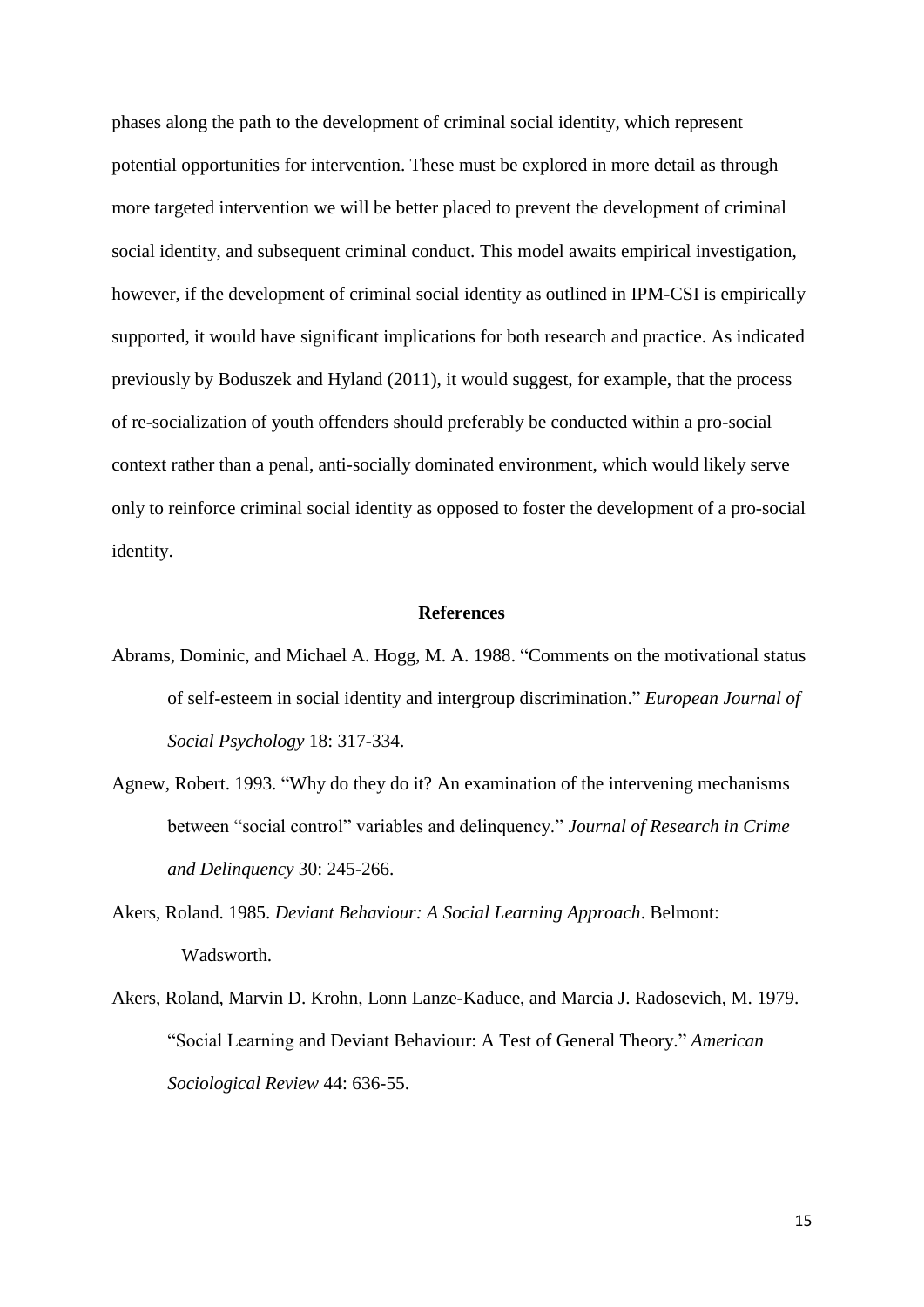- Andrews, Kenneth H., and Denise B. Kandel. 1979. "Attitude and behavior: A specification of the contingent consistency hypothesis." *American Sociological Review* 44: 298- 310.
- Bakker, Ian J. 2005. "The self as an internal dialogue: Mead, Blumer, Peirce, and Wiley." *The American Sociologist* 36(1): 75-84.
- Blumer, Herbert. 1966. "Sociological implications of the thought of George Herbert Mead." *American Journal of Sociology* 71(5): 535-544.
- Baumeister, Roy F., Arlene M. Stillwell, and Todd F. Heatherton. 1994. "Guilt: an interpersonal approach." *Psychological Bulletin* 115: 243-247.
- Boduszek, Daniel, Gary Adamson, Mark Shevlin, and Philip Hyland. 2012a. "Development and Validation of a Measure of Criminal Social Identity within a sample of Polish Recidivistic Prisoners." *Criminal Behaviour and Mental Health* 22(5): 315-324.
- Boduszek, Daniel, Gary Adamson, Mark Shevlin, and Philip Hyland. 2012b. "The Role of Personality in the Relationship between Criminal Social Identity and Criminal Thinking Style within a Sample of Prisoners with Learning Difficulties." *Journal of Learning Disabilities and Offending Behaviour* 3(1): 12-24.
- Boduszek, Daniel, Gary Adamson, Mark Shevlin, Philip Hyland, and Ashling Bourke. 2013a. "The Mediating Role of Criminal Social Identity in Relationship between Criminal Friends and Criminal Thinking Style within a sample of recidivistic prisoners." *Journal of Human Behavior in the Social Environment* 23(1): 14-28.
- Boduszek, Daniel, Gary Adamson, Mark Shevlin, John Mallett, and Philip Hyland. 2013b. "Criminal Social Identity of Recidivistic Prisoners: The Role of Self-Esteem, Family and Criminal Friends." *Journal of Police and Criminal Psychology* 28(1): 15-25.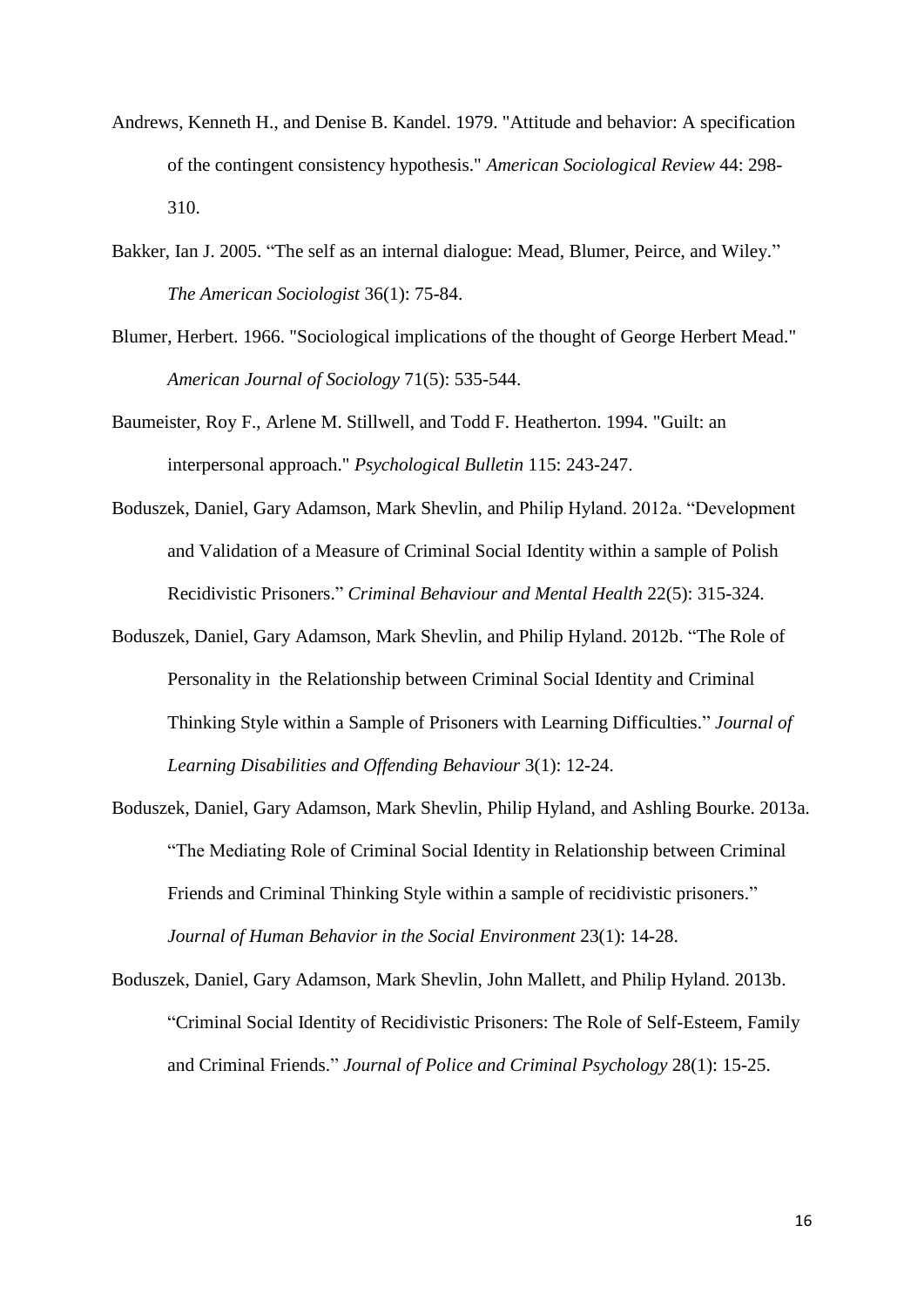- Boduszek, Daniel, Gary Adamson, Mark Shevlin, Philip Hyland, and Katie Dhingra. 2014a. "Psycho-sociological investigation of criminal behaviour within a prison sample using retrospective data." *The Howard Journal of Criminal Justice* 53(1): 31-48.
- Boduszek, Daniel, Katie Dhingra, and Agata Debowska. Forthcoming. The Moderating Role of Psychopathy in the Relationship between Length of Incarceration and Criminal Social Identity in Juvenile Offenders. *Journal of Criminal Justice.*
- Boduszek, Daniel, and Philip Hyland. 2011. "The theoretical model of criminal social identity: Psycho-social perspective." *International Journal of Criminology and Sociological Theory* 4(1): 604-615.
- Boduszek, Daniel, Chris McLaughlin, and Philip Hyland. 2011. "Criminal Attitudes of Ex-Prisoners: the Role of Personality, Anti-Social Friends and Recidivism." *The Internet Journal of Criminology* 9: 1-10.
- Boduszek, Daniel, Catherine O'Shea, Katie Dhingra, and Philip Hyland. 2014b. "Latent Class Analysis of Criminal Social Identity in a Prison Sample." *Polish Psychological Bulletin* 45(2): 192 –199.
- Burke, Peter J. 2006. "Identity change." *Social Psychology Quarterly* 69(1): 81-96.
- Cameron, James E. 2004. "A three-factor model of social identity." *Self and Identity* 3(3): 239-262.

Clemmer, Donald. 1966. *The Prison Community*. New York: Holt, Rinehart, and Winston.

- Debowska, Agata, Daniel Boduszek, Susanna Kola, and Philip Hyland. 2014. "A bifactor model of the Polish version of the Hare Self-Report Psychopathy Scale." *Personality and Individual Differences* 69:231-237.
- Debowska, Agata, Michelle L.A. Mattison, and Daniel Boduszek, D. Forthcoming. "Gender differences in the correlates of reactive aggression." *Polish Psychological Bulletin*.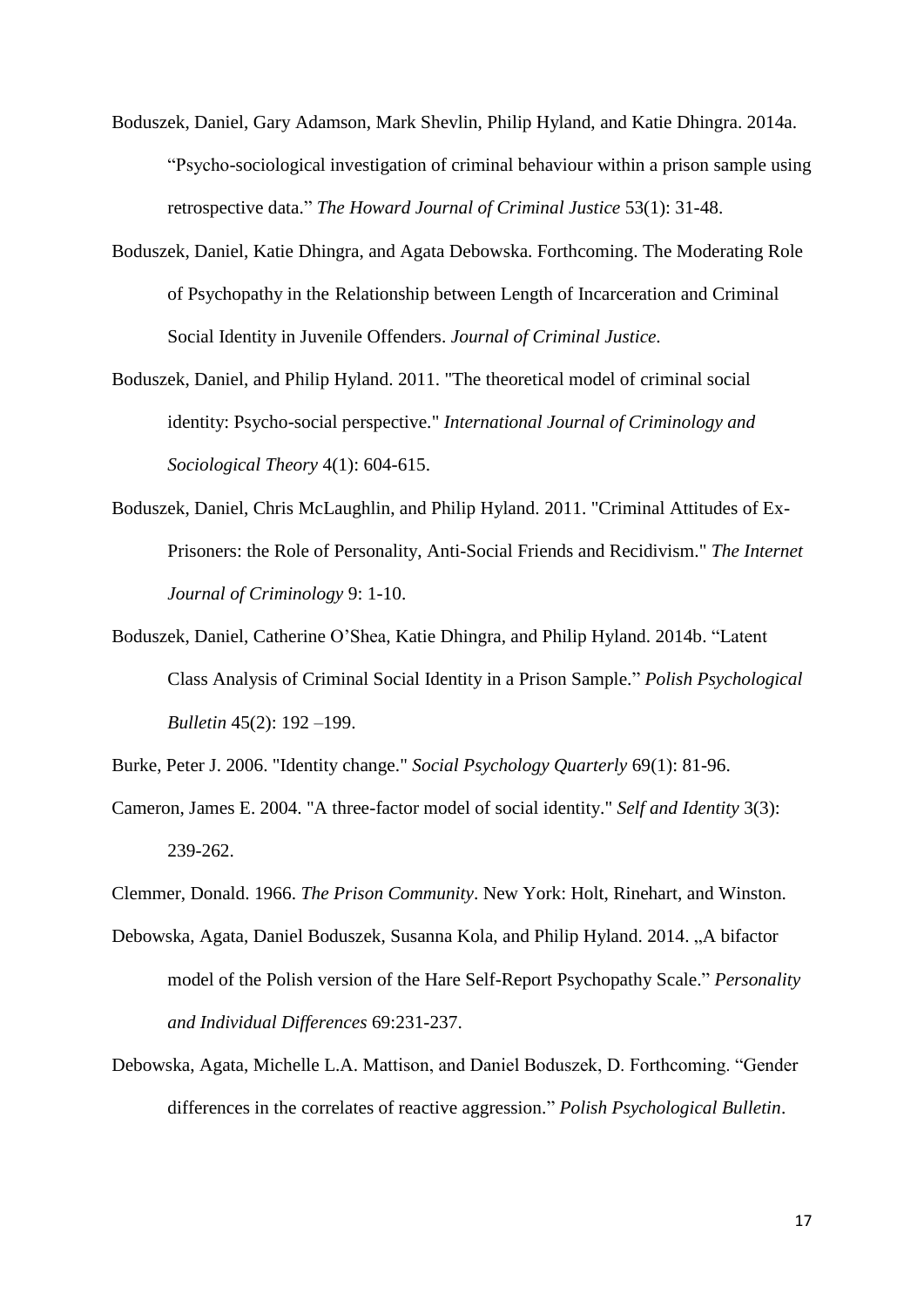- Debowska, Agata, and Emek Yuce Zeyrek Rios. 2015. "The role of psychopathy factors in reactive aggression within a sample of prisoners." *Journal of Criminal Psychology* 5(1): 25-33.
- Dhingra, Katie, Daniel Boduszek, Derrol Palmer, and Mark Shevlin. 2015. "Psychopathy and self-injurious thoughts and behaviour: Application of latent class analysis." *Journal of Mental Health* 24(1): 4-8.

Erikson, Erik H. 1968. *Identity: Youth and Crisis*. New York: Norton.

Erikson, Erik H. 1963. *Childhood and society (2nd ed.)*. New York: Norton.

- Goethals, George R., and John M. Darley. 1987. "Social comparison theory: Self-evaluation and group life." Pp. 21-47 in *Theories of group behaviour* edited by B. Mullen and G.R. Goethals. Springer New York.
- Higgins, Tory E. T. 1987. "Self-discrepancy: A theory relating self and affect." *Psychological Review* 94: 319 - 340.

Hirschi, Travis. 1969. *Causes of delinquency*. Berkeley: University of California Press.

- Hogg, Michael A. 2001. "A Social Identity Theory of Leadership." *Personality and Social Psychology Review* 5(3): 184-200.
- Hogg, Michael A., and Joanne R. Smith. 2007. "Attitudes in social context: A social identity perspective." *European Review of Social Psychology* 18(1): 89-131.
- Ingram, Jason R., Justin W. Patchin, Beth M. Huebner, John D. McCluskey, and Timothy S. Bynum. 2007. "Parents, Friends, and Serious Delinquency: An Examination of Direct and Indirect Effects among At-Risk Early Adolescents." *Criminal Justice Review* 32: 380-400.
- Juvonen, Jaana. 1991. "Deviance, perceived responsibility, and negative peer reactions. *Developmental Psychology* 27: 672 - 681.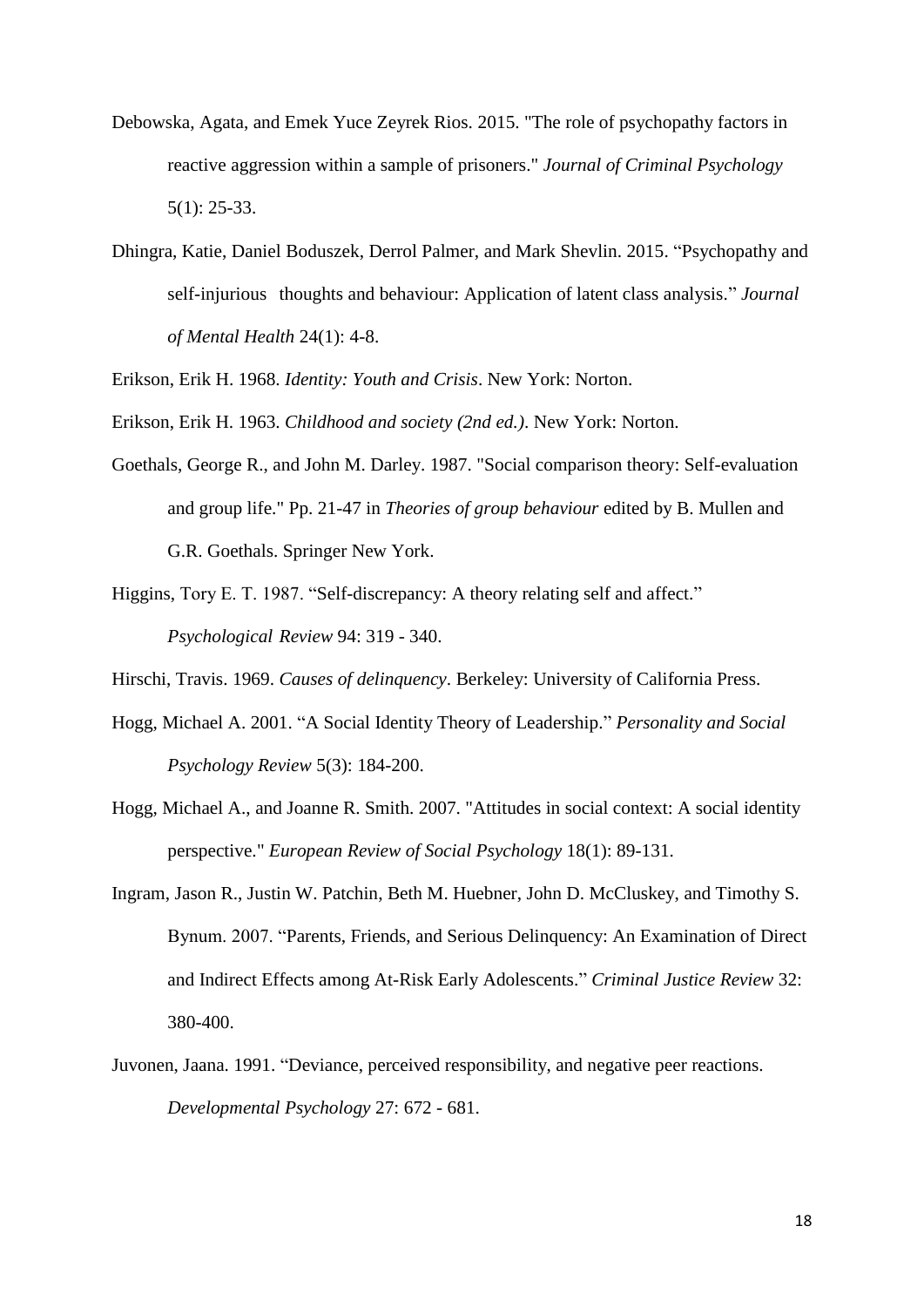- Losel, Friedrich. 2003. "The development of delinquent behaviour." In *Handbook of Psychology in Legal Context*, edited by D. Carson and R. Bull. England: John Wiley and Sons Ltd.
- Marcia, James E. 1967. "Ego identity status: Relationship to change in self-esteem, general maladjustment and authoritarianism." *Journal of Personality* 35: 119- 133.
- Mills, Jeremy F., Dana Anderson, and Daryl G. Kroner. 2004. "The antisocial attitudes and associates of sex offenders." *Criminal Behaviour and Mental Health* 14(2): 134-145.
- Mills, Jeremy F., Daryl G. Kroner, and Adelle E. Forth. 2002. "Measures of Criminal Attitudes and Associates (MCAA) Development, Factor Structure, Reliability, and Validity." *Assessment* 9(3): 240-253.
- Parker, Jeffrey G., and Steven R. Asher. 1987. "Peer relations and later personal adjustment: Are low-accepted children at risk?." *Psychological Bulletin* 102(3): 357-389.
- Postmes, Tom, Russell Spears, and Sezgin Cihangir. 2001. "Quality of decision making and group norms." *Journal of Personality and Social Psychology* 80(6): 918-930.
- Rhodes, Milton L. 1979. "The impact of social anchorage on prisonization." *Dissertation Abstracts International* 40:1694A. (UMI No. 79-19, 101).
- Shaw, Janis M., and William A. Scott. 1991. "Influence of parent discipline style on delinquent behaviour: The mediating role of control orientation*." Australian Journal of Psychology* 43(2): 61-67.
- Simons, Ronald L., Les B. Whitbeck, Rand D. Conger, and Katherine J. 1991. "Parenting factors, social skills, and value commitments as precursors to school failure, involvement with deviant peers and delinquent behaviour." *Journal of Youth and Adolescence* 20: 645 – 664.